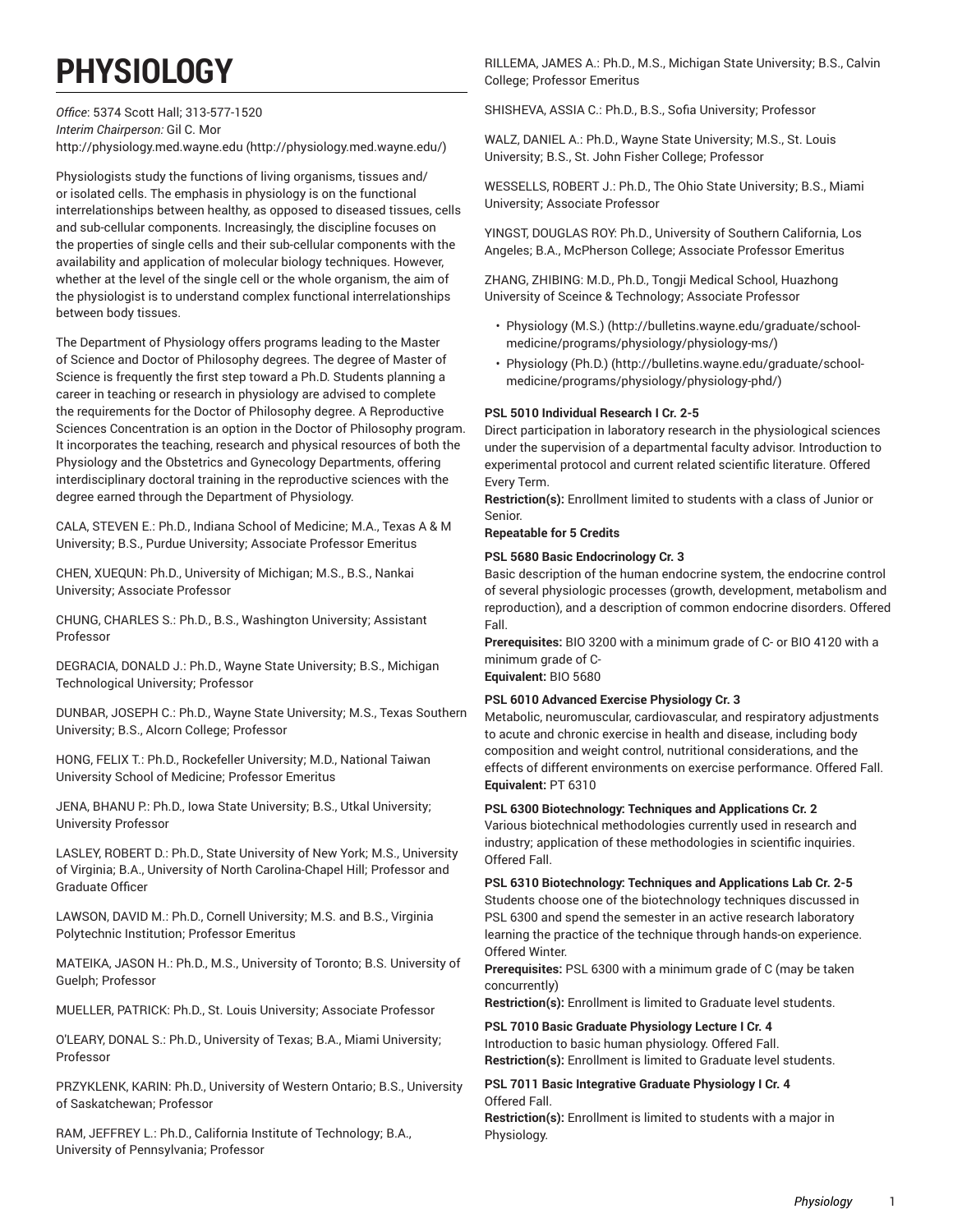#### **PSL 7020 Basic Graduate Physiology Laboratory I Cr. 2**

Introductory laboratory exercises to measure cell and membrane function; neuronal activity; electrophysiology; and hormonal actions. Offered Fall.

**Restriction(s):** Enrollment is limited to students with a major in Physiology.

**Course Material Fees:** \$50

## **PSL 7030 Basic Graduate Physiology Lecture II Cr. 4**

Functional mechanisms of the human body. Offered Winter. **Restriction(s):** Enrollment is limited to Graduate level students.

#### **PSL 7031 Basic Integrative Graduate Physiology II Cr. 4** Offered Winter.

**Restriction(s):** Enrollment is limited to students with a major in Physiology.

#### **PSL 7040 Basic Graduate Physiology Laboratory II Cr. 2**

Experimental physiology of organ systems. Offered Winter. **Restriction(s):** Enrollment is limited to students with a major in Physiology.

**Course Material Fees:** \$50

#### **PSL 7060 Current Literature in Physiology Cr. 1**

Students are required to present published papers at least once each semester, and must attend all class meetings. Offered Fall, Winter. **Restriction(s):** Enrollment is limited to Graduate level students.

#### **PSL 7215 Nanobioscience Cr. 3**

Introduction to interdisciplinary research field of nanobioscience, at the interphase of biology, chemistry, and physics; specific properties of nanoscale objects. Offered Fall.

**Restriction(s):** Enrollment is limited to Graduate level students.

#### **PSL 7400 Advanced Respiratory Physiology Cr. 2**

Advanced topics in respiratory physiology; guidance in critical reading and discussion of the literature. Offered Every Other Winter.

**Prerequisite:** PSL 7030 with a minimum grade of C

**Restriction(s):** Enrollment is limited to Graduate or Medical level students.

#### **PSL 7420 Organizing and Communicating Hypothesis Testing in Physiology Cr. 2**

Understanding the development of physiologically relevant hypotheses, testing hypotheses, and both written and oral presentation of physiologic studies/proposals. Students will develop substantial components of a training fellowship proposal. Offered Winter.

**Prerequisite:** PSL 7011 with a minimum grade of C and PSL 7031 with a minimum grade of C

**Restriction(s):** Enrollment is limited to Graduate level students.

#### **PSL 7550 Advanced Renal Physiology Cr. 2**

A detailed study of the physiological mechanisms promoting homeostasis of the body fluid volumes and ionic composition in the mammal. Offered Every Other Fall.

**Prerequisites:** PSL 7030 with a minimum grade of C **Restriction(s):** Enrollment is limited to Graduate level students.

#### **PSL 7600 Advanced Cardiovascular Physiology Cr. 2**

Basic principles of heart dynamics and control techniques in measurement of cardiac function. Offered Fall.

**Prerequisites:** PSL 7030 with a minimum grade of C

**Restriction(s):** Enrollment is limited to students with a major in Physiology; enrollment is limited to Graduate level students; enrollment limited to students in a Doctor of Philosophy or Master of Science degrees.

#### **PSL 7610 Biological Basis of Sleep Cr. 2**

Basic physiology of human sleep; role of sleep in cognitive and physical performance; sleep disorders (such as sleep apnea, narcolepsy). Offered Every Other Winter.

**Prerequisites:** PSL 7030 with a minimum grade of C **Restriction(s):** Enrollment is limited to Graduate level students.

## **PSL 7640 Cell and Molecular Physiology Cr. 3**

Lecture and discussion. Research in atomic force microscopy, molecular structure, exocytosis, insulin signal transduction, glucose transport, estrogen receptors, ion channels, Na, K-ATPase, Na/Ca exchanger, hormonal regulation of ion transport. Offered Every Other Winter. **Prerequisites:** PSL 7010 with a minimum grade of C **Restriction(s):** Enrollment is limited to Graduate level students.

#### **PSL 7660 Advanced Neurophysiology Cr. 3**

Current topics in cognitive neurosciences ranging from cellular and molecular aspects to systems, network dynamics, and cognitive functions as well as neurological diseases. Offered Every Other Fall. **Prerequisites:** PSL 7010 with a minimum grade of C **Restriction(s):** Enrollment is limited to Graduate level students.

#### **PSL 7680 Endocrinology Cr. 4**

A detailed emphasis on current research. Student participation encouraged; each student required to present a one hour lecture. Offered Winter.

**Prerequisites:** PSL 7010 with a minimum grade of C **Restriction(s):** Enrollment is limited to Graduate level students.

#### **PSL 7690 Principles and Techniques of Reproductive Biology Cr. 3**

Principles and techniques in reproduction including endocrinology, gametogenesis, fertilization, implantation, embryogenesis, stem cell determination, pregnancy and parturition. Offered Every Other Fall. **Restriction(s):** Enrollment is limited to Graduate level students.

#### **PSL 7700 Embryonic Stem Cell Biology Cr. 3**

Methods involved in production and utilization of embryonic stem cells. Lectures supplemented with text, reviews, and recent papers. Offered Every Other Winter.

**Prerequisite:** PSL 7690

**Restriction(s):** Enrollment is limited to Graduate level students.

#### **PSL 7710 Disease States and Reproductive Processes Cr. 1**

Diseases and areas in reproductive medicine where additional research is required. Students accompany clinicians during rounds in hospital and out-patient clinics. Offered Spring/Summer.

**Restriction(s):** Enrollment is limited to students with a major in Medicine; enrollment is limited to Graduate level students.

#### **PSL 7730 Reproductive Sciences: Teratology Cr. 3**

Principles of the science of birth defects; focus on impact of environmental poisons, medicines, and drugs of abuse on developing germ cells, embryos and fetuses. Roles of pharmacological/toxicological, physiological (maternal, placental, and fetal), genetic and nutritional factors in the teratogenic response are examined. Texts and current readings. Offered Every Other Fall.

**Restriction(s):** Enrollment is limited to Graduate level students. **Equivalent:** PHC 7730

#### **PSL 7775 Current Research Topics in Reproductive Science Cr. 2**

Covers principles and translational components of reproduction and associated disease states including, endocrinology, infertility, contraception, recurrent pregnancy loss, menopause and reproductive immunology. Offered Winter.

**Restriction(s):** Enrollment is limited to Graduate level students.